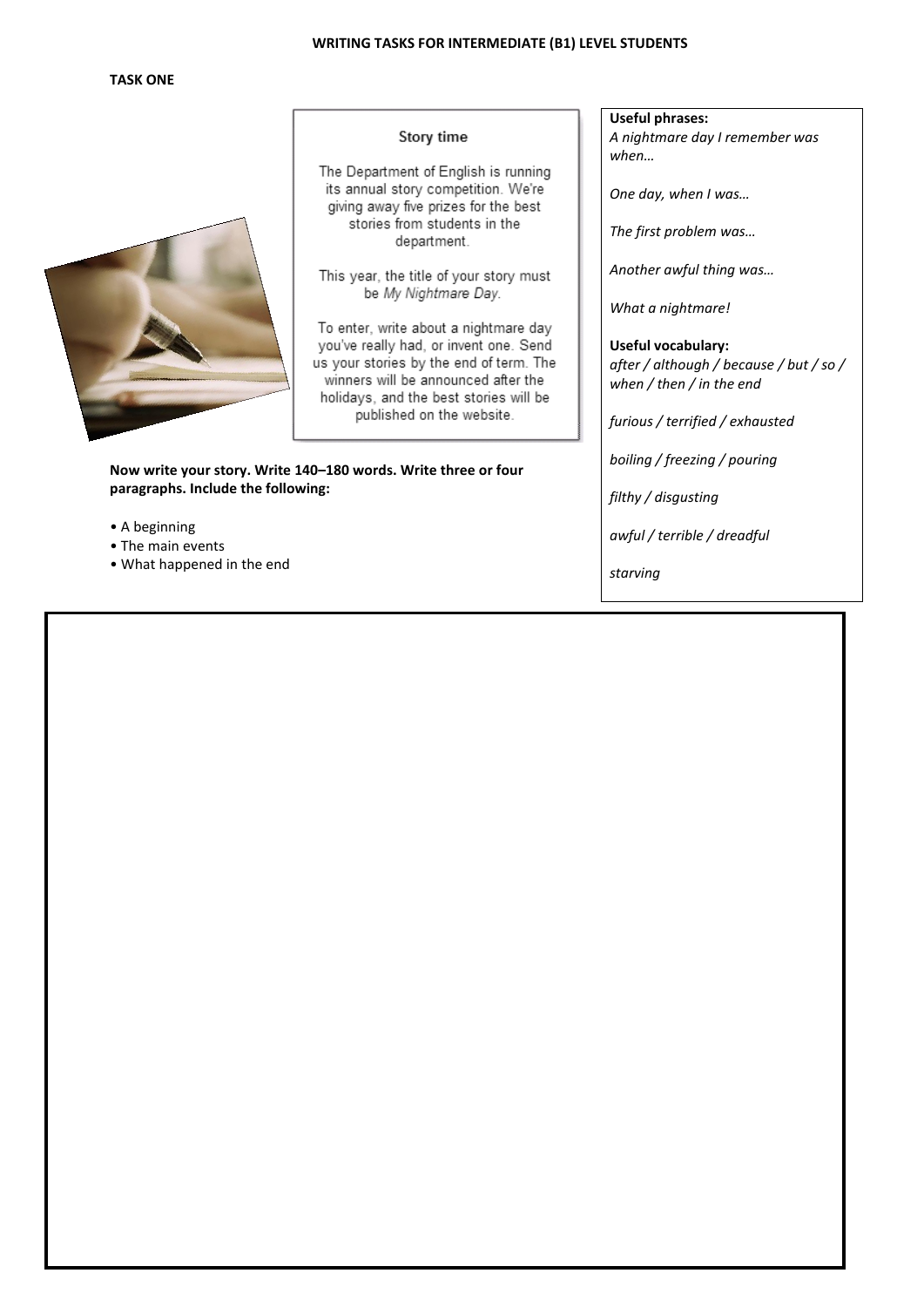

# My first home

Where did you grow up? What was it like? This month, Home Design magazine would like to hear about your first home.

Tell us about the first flat or house you lived in, and we will publish the most interesting next month. The best entry will win a prize of a home makeover!

**Now write your description. Write 140–180 words**. **Write three or four paragraphs. Include the following:**

- where it was
- what kind of house / flat it was
- how many rooms it had, and what they were like
- describe the local area

### **Useful phrases:**

*walking distance from / a 5-minute walk from / a short drive from / within walking distance*

*The neighbourhood was… The views were (amazing) It was a (beautiful) area.*

*I remember…*

#### **Useful vocabulary:**

*the country(side) / city centre / suburbs / a residential area / a village / a small town*

*a detached house / terraced house / cottage / farmhouse / block of flats ground / first / second floor*

*balcony / chimney / garage / garden / roof / steps / terrace / wall / path*

*upstairs / downstairs / inside / outside / nearby*

*breathtaking / ideal / magnificent / perfect / spacious / superb*